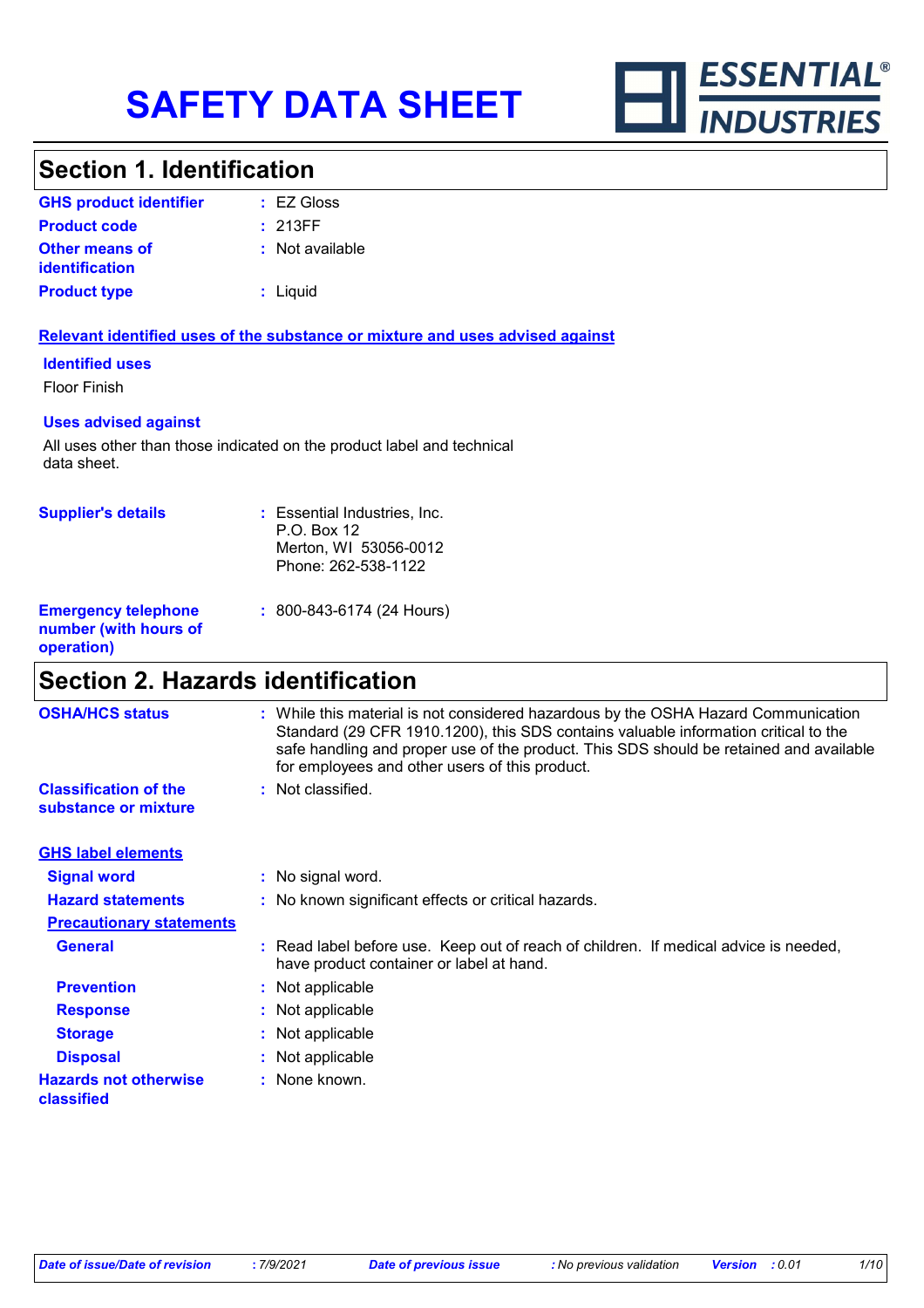### **Section 3. Composition/information on ingredients**

#### **Substance/mixture :**

Mixture

| <b>Ingredient name</b>        |       | <b>CAS number</b> |
|-------------------------------|-------|-------------------|
| 2-(2-ethoxyethoxy)ethanol     | l≤5   | 111-90-0          |
| tris(2-butoxyethyl) phosphate | ⊩≤2.6 | $78-51-3$         |

Any concentration shown as a range is to protect confidentiality or is due to batch variation.

**There are no additional ingredients present which, within the current knowledge of the supplier and in the concentrations applicable, are classified as hazardous to health or the environment and hence require reporting in this section.**

**Occupational exposure limits, if available, are listed in Section 8.**

### **Section 4. First aid measures**

#### **Description of necessary first aid measures**

| <b>Eye contact</b>  | : Immediately flush eyes with plenty of water, occasionally lifting the upper and lower<br>eyelids. Check for and remove any contact lenses. Get medical attention if irritation<br>occurs.                                                                                                                                                            |
|---------------------|--------------------------------------------------------------------------------------------------------------------------------------------------------------------------------------------------------------------------------------------------------------------------------------------------------------------------------------------------------|
| <b>Inhalation</b>   | : Remove victim to fresh air and keep at rest in a position comfortable for breathing. Get<br>medical attention if symptoms occur.                                                                                                                                                                                                                     |
| <b>Skin contact</b> | : Flush contaminated skin with plenty of water. Remove contaminated clothing and<br>shoes. Get medical attention if symptoms occur.                                                                                                                                                                                                                    |
| <b>Ingestion</b>    | : Wash out mouth with water. Remove victim to fresh air and keep at rest in a position<br>comfortable for breathing. If material has been swallowed and the exposed person is<br>conscious, give small quantities of water to drink. Do not induce vomiting unless<br>directed to do so by medical personnel. Get medical attention if symptoms occur. |

#### **Most important symptoms/effects, acute and delayed**

| <b>Potential acute health effects</b> |                                                                                                                                |
|---------------------------------------|--------------------------------------------------------------------------------------------------------------------------------|
| <b>Eye contact</b>                    | : No known significant effects or critical hazards.                                                                            |
| <b>Inhalation</b>                     | : No known significant effects or critical hazards.                                                                            |
| <b>Skin contact</b>                   | : No known significant effects or critical hazards.                                                                            |
| <b>Ingestion</b>                      | : No known significant effects or critical hazards.                                                                            |
| <b>Over-exposure signs/symptoms</b>   |                                                                                                                                |
| <b>Eye contact</b>                    | : No specific data.                                                                                                            |
| <b>Inhalation</b>                     | : No specific data.                                                                                                            |
| <b>Skin contact</b>                   | : No specific data.                                                                                                            |
| <b>Ingestion</b>                      | : No specific data.                                                                                                            |
|                                       | <u>Indication of immediate medical attention and special treatment needed, if necessary</u>                                    |
| <b>Notes to physician</b>             | : Treat symptomatically. Contact poison treatment specialist immediately if large<br>quantities have been ingested or inhaled. |
| <b>Specific treatments</b>            | : No specific treatment.                                                                                                       |
| <b>Protection of first-aiders</b>     | : No action shall be taken involving any personal risk or without suitable training.                                           |

#### **See toxicological information (Section 11)**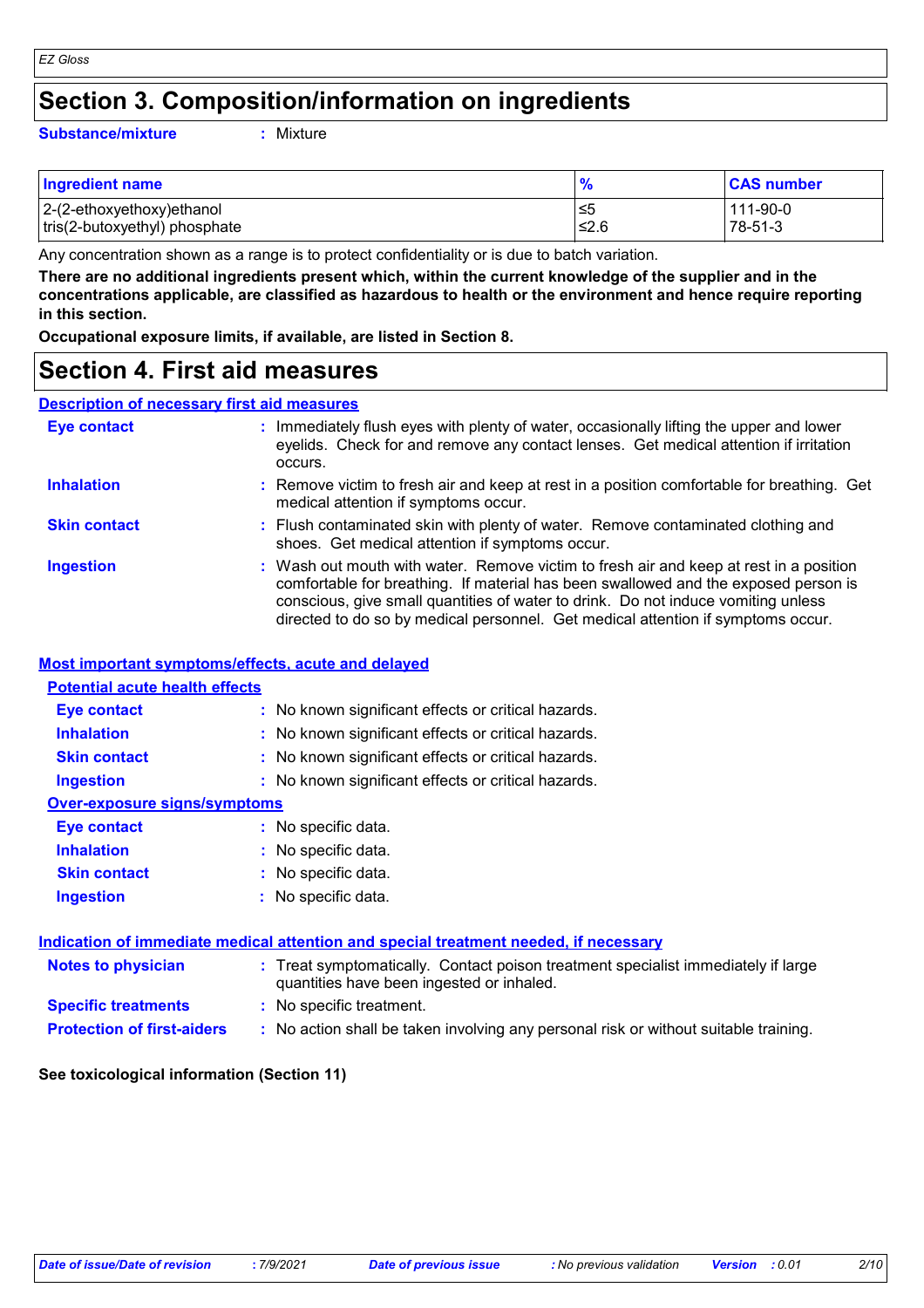# **Section 5. Fire-fighting measures**

| <b>Extinguishing media</b>                               |                                                                                                                                                                                                     |  |
|----------------------------------------------------------|-----------------------------------------------------------------------------------------------------------------------------------------------------------------------------------------------------|--|
| <b>Suitable extinguishing</b><br>media                   | : Use an extinguishing agent suitable for the surrounding fire.                                                                                                                                     |  |
| <b>Unsuitable extinguishing</b><br>media                 | : None known.                                                                                                                                                                                       |  |
| <b>Specific hazards arising</b><br>from the chemical     | : In a fire or if heated, a pressure increase will occur and the container may burst.                                                                                                               |  |
| <b>Hazardous thermal</b><br>decomposition products       | : Decomposition products may include the following materials:<br>carbon dioxide<br>carbon monoxide<br>phosphorus oxides                                                                             |  |
| <b>Special protective actions</b><br>for fire-fighters   | : Promptly isolate the scene by removing all persons from the vicinity of the incident if<br>there is a fire. No action shall be taken involving any personal risk or without suitable<br>training. |  |
| <b>Special protective</b><br>equipment for fire-fighters | : Fire-fighters should wear appropriate protective equipment and self-contained breathing<br>apparatus (SCBA) with a full face-piece operated in positive pressure mode.                            |  |

# **Section 6. Accidental release measures**

|                                                              | <b>Personal precautions, protective equipment and emergency procedures</b>                                                                                                                                                                                                                                                                                                                                                                                                                                                                                                                 |
|--------------------------------------------------------------|--------------------------------------------------------------------------------------------------------------------------------------------------------------------------------------------------------------------------------------------------------------------------------------------------------------------------------------------------------------------------------------------------------------------------------------------------------------------------------------------------------------------------------------------------------------------------------------------|
| For non-emergency<br>personnel                               | : No action shall be taken involving any personal risk or without suitable training.<br>Evacuate surrounding areas. Keep unnecessary and unprotected personnel from<br>entering. Do not touch or walk through spilled material. Put on appropriate personal<br>protective equipment.                                                                                                                                                                                                                                                                                                       |
|                                                              | For emergency responders : If specialized clothing is required to deal with the spillage, take note of any information in<br>Section 8 on suitable and unsuitable materials. See also the information in "For non-<br>emergency personnel".                                                                                                                                                                                                                                                                                                                                                |
| <b>Environmental precautions</b>                             | : Avoid dispersal of spilled material and runoff and contact with soil, waterways, drains<br>and sewers. Inform the relevant authorities if the product has caused environmental<br>pollution (sewers, waterways, soil or air).                                                                                                                                                                                                                                                                                                                                                            |
| <b>Methods and materials for containment and cleaning up</b> |                                                                                                                                                                                                                                                                                                                                                                                                                                                                                                                                                                                            |
| <b>Small spill</b>                                           | : Stop leak if without risk. Move containers from spill area. Dilute with water and mop up<br>if water-soluble. Alternatively, or if water-insoluble, absorb with an inert dry material and<br>place in an appropriate waste disposal container. Dispose of via a licensed waste<br>disposal contractor.                                                                                                                                                                                                                                                                                   |
| <b>Large spill</b>                                           | : Stop leak if without risk. Move containers from spill area. Prevent entry into sewers,<br>water courses, basements or confined areas. Wash spillages into an effluent treatment<br>plant or proceed as follows. Contain and collect spillage with non-combustible,<br>absorbent material e.g. sand, earth, vermiculite or diatomaceous earth and place in<br>container for disposal according to local regulations (see Section 13). Dispose of via a<br>licensed waste disposal contractor. Note: see Section 1 for emergency contact<br>information and Section 13 for waste disposal. |

# **Section 7. Handling and storage**

### **Precautions for safe handling**

| <b>Protective measures</b>                       | : Put on appropriate personal protective equipment (see Section 8).                                                                                                                                                                                                                                                                                           |
|--------------------------------------------------|---------------------------------------------------------------------------------------------------------------------------------------------------------------------------------------------------------------------------------------------------------------------------------------------------------------------------------------------------------------|
| <b>Advice on general</b><br>occupational hygiene | : Eating, drinking and smoking should be prohibited in areas where this material is<br>handled, stored and processed. Workers should wash hands and face before eating,<br>drinking and smoking. Remove contaminated clothing and protective equipment before<br>entering eating areas. See also Section 8 for additional information on hygiene<br>measures. |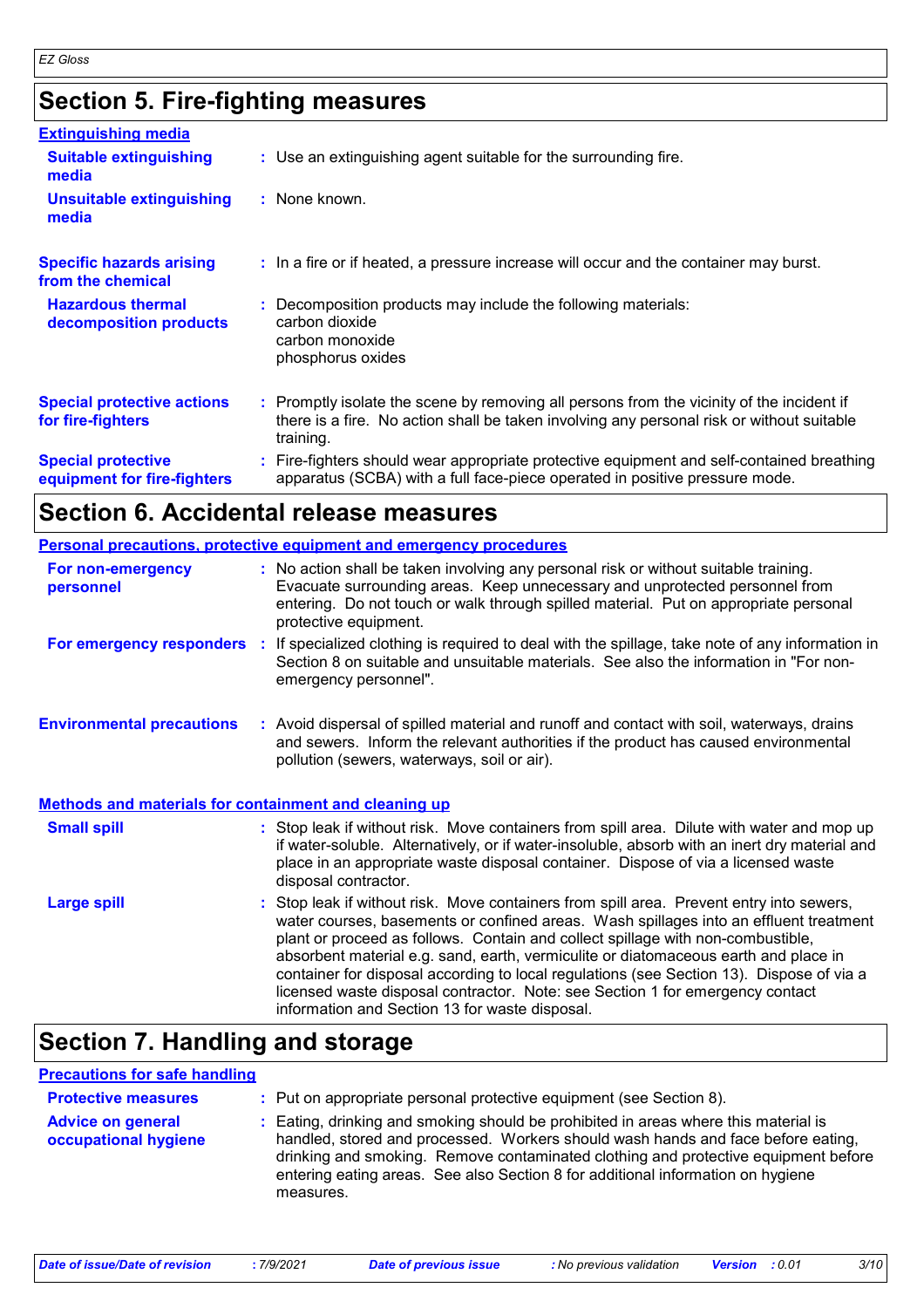# **Section 7. Handling and storage**

| <b>Conditions for safe storage,</b><br>including any<br><b>incompatibilities</b> | : Store in accordance with local regulations. Store in original container protected from<br>direct sunlight in a dry, cool and well-ventilated area, away from incompatible materials<br>and food and drink. Keep container tightly closed and sealed until ready for use.<br>Containers that have been opened must be carefully resealed and kept upright to<br>prevent leakage. Do not store in unlabeled containers. Use appropriate containment to<br>avoid environmental contamination. See Section 10 for incompatible materials before<br>handling or use. |
|----------------------------------------------------------------------------------|-------------------------------------------------------------------------------------------------------------------------------------------------------------------------------------------------------------------------------------------------------------------------------------------------------------------------------------------------------------------------------------------------------------------------------------------------------------------------------------------------------------------------------------------------------------------|
|----------------------------------------------------------------------------------|-------------------------------------------------------------------------------------------------------------------------------------------------------------------------------------------------------------------------------------------------------------------------------------------------------------------------------------------------------------------------------------------------------------------------------------------------------------------------------------------------------------------------------------------------------------------|

# **Section 8. Exposure controls/personal protection**

### **Control parameters**

#### **Occupational exposure limits**

| Ingredient name               | <b>Exposure limits</b>                                            |
|-------------------------------|-------------------------------------------------------------------|
| 2-(2-ethoxyethoxy)ethanol     | <b>AIHA WEEL (United States, 7/2020).</b><br>TWA: 25 ppm 8 hours. |
| tris(2-butoxyethyl) phosphate | None.                                                             |

| <b>Appropriate engineering</b><br><b>controls</b> | Good general ventilation should be sufficient to control worker exposure to airborne<br>contaminants.                                                                                                                                                                                                                                                                                             |
|---------------------------------------------------|---------------------------------------------------------------------------------------------------------------------------------------------------------------------------------------------------------------------------------------------------------------------------------------------------------------------------------------------------------------------------------------------------|
| <b>Environmental exposure</b><br><b>controls</b>  | Emissions from ventilation or work process equipment should be checked to ensure<br>they comply with the requirements of environmental protection legislation. In some<br>cases, fume scrubbers, filters or engineering modifications to the process equipment<br>will be necessary to reduce emissions to acceptable levels.                                                                     |
| <b>Individual protection measures</b>             |                                                                                                                                                                                                                                                                                                                                                                                                   |
| <b>Hygiene measures</b>                           | : Wash hands, forearms and face thoroughly after handling chemical products, before<br>eating, smoking and using the lavatory and at the end of the working period.<br>Appropriate techniques should be used to remove potentially contaminated clothing.<br>Wash contaminated clothing before reusing. Ensure that eyewash stations and safety<br>showers are close to the workstation location. |
| <b>Eye/face protection</b>                        | Safety eyewear complying with an approved standard should be used when a risk<br>assessment indicates this is necessary to avoid exposure to liquid splashes, mists,<br>gases or dusts. If contact is possible, the following protection should be worn, unless<br>the assessment indicates a higher degree of protection: safety glasses with side-<br>shields.                                  |
| <b>Skin protection</b>                            |                                                                                                                                                                                                                                                                                                                                                                                                   |
| <b>Hand protection</b>                            | : Chemical-resistant, impervious gloves complying with an approved standard should be<br>worn at all times when handling chemical products if a risk assessment indicates this is<br>necessary.                                                                                                                                                                                                   |
| <b>Body protection</b>                            | Personal protective equipment for the body should be selected based on the task being<br>performed and the risks involved and should be approved by a specialist before<br>handling this product.                                                                                                                                                                                                 |
| <b>Other skin protection</b>                      | Appropriate footwear and any additional skin protection measures should be selected<br>based on the task being performed and the risks involved and should be approved by a<br>specialist before handling this product.                                                                                                                                                                           |
| <b>Respiratory protection</b>                     | Based on the hazard and potential for exposure, select a respirator that meets the<br>appropriate standard or certification. Respirators must be used according to a<br>respiratory protection program to ensure proper fitting, training, and other important<br>aspects of use.                                                                                                                 |

# **Section 9. Physical and chemical properties**

| <b>Appearance</b>     |                 |
|-----------------------|-----------------|
| <b>Physical state</b> | : Liquid        |
| <b>Color</b>          | : White         |
| <b>Odor</b>           | : Bland         |
| <b>Odor threshold</b> | : Not available |
|                       |                 |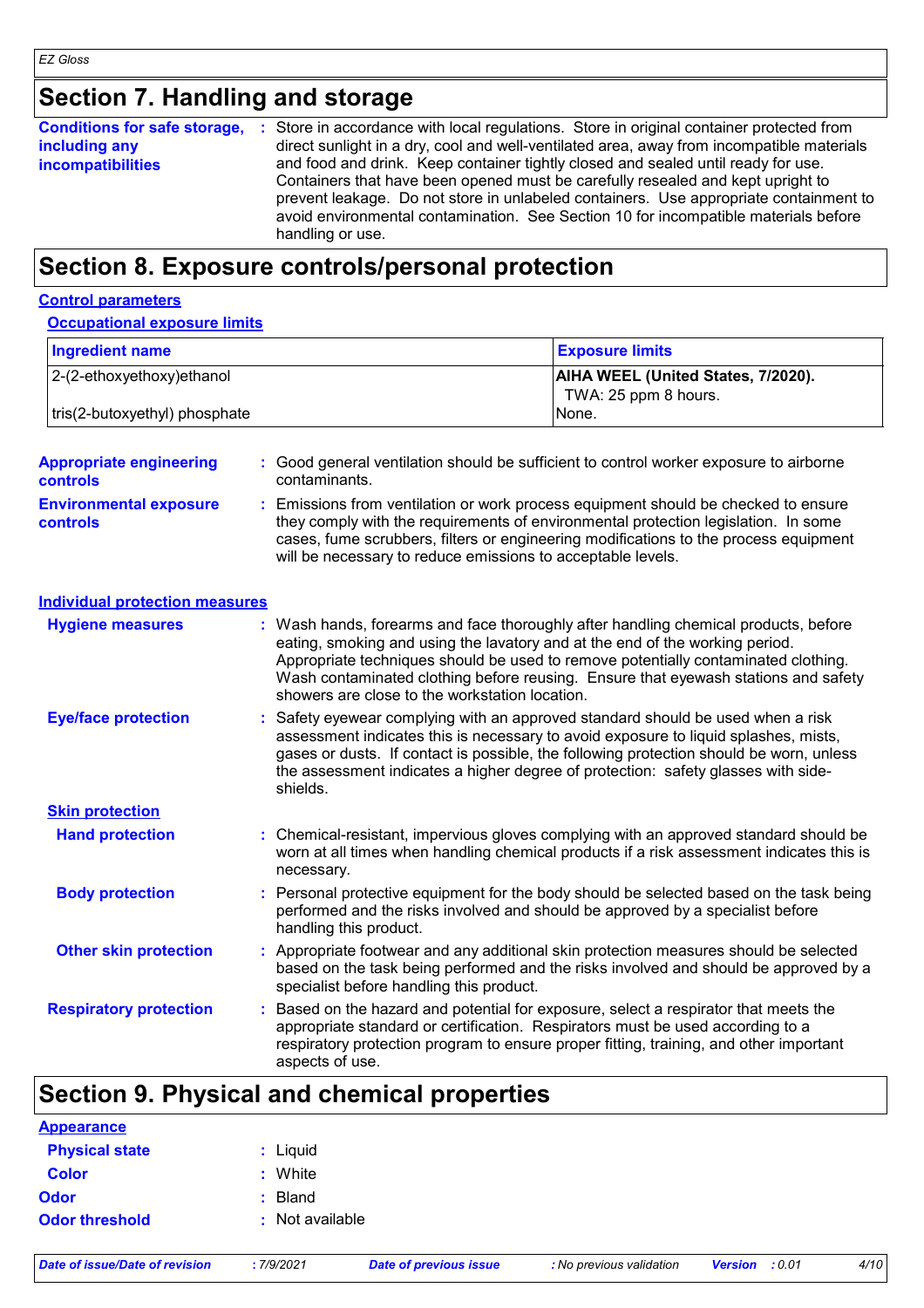# **Section 9. Physical and chemical properties**

| рH                                                |    | : 7 to 8                              |
|---------------------------------------------------|----|---------------------------------------|
| <b>Melting point</b>                              |    | : $0^{\circ}$ C (32 $^{\circ}$ F)     |
| <b>Boiling point</b>                              |    | : $100^{\circ}$ C (212 $^{\circ}$ F)  |
| <b>Flash point</b>                                | t. | Closed cup: >93.334°C (>200°F)        |
| <b>Evaporation rate</b>                           |    | Not available                         |
| <b>Flammability (solid, gas)</b>                  |    | : Not available                       |
| Lower and upper explosive<br>(flammable) limits   |    | : Not available                       |
| <b>Vapor pressure</b>                             | ÷. | <4 kPa (<30 mm Hg) [room temperature] |
| <b>Vapor density</b>                              |    | $<$ 1 [Air = 1]                       |
| <b>Relative density</b>                           |    | $1.03$ g/cm <sup>3</sup>              |
| <b>Solubility</b>                                 |    | Not available                         |
| <b>Partition coefficient: n-</b><br>octanol/water |    | : Not available                       |
| <b>Auto-ignition temperature</b>                  |    | : Not available                       |
| <b>Decomposition temperature</b>                  |    | : Not available                       |
| <b>Viscosity</b>                                  |    | Not available                         |
| <b>VOC content</b>                                |    | $: 1\%$                               |

# **Section 10. Stability and reactivity**

| <b>Reactivity</b>                            | : No specific test data related to reactivity available for this product or its ingredients.              |
|----------------------------------------------|-----------------------------------------------------------------------------------------------------------|
| <b>Chemical stability</b>                    | : The product is stable.                                                                                  |
| <b>Possibility of hazardous</b><br>reactions | : Under normal conditions of storage and use, hazardous reactions will not occur.                         |
| <b>Conditions to avoid</b>                   | : No specific data.                                                                                       |
| <b>Incompatible materials</b>                | : No specific data.                                                                                       |
| <b>Hazardous decomposition</b><br>products   | : Under normal conditions of storage and use, hazardous decomposition products should<br>not be produced. |

### **Section 11. Toxicological information**

### **Information on toxicological effects**

| <b>Acute toxicity</b>                                          |                         |                |                                    |                 |
|----------------------------------------------------------------|-------------------------|----------------|------------------------------------|-----------------|
| <b>Product/ingredient name</b>                                 | <b>Result</b>           | <b>Species</b> | <b>Dose</b>                        | <b>Exposure</b> |
| $ 2-(2-ethoxyethoxy)e$ thanol<br>tris(2-butoxyethyl) phosphate | LD50 Oral<br>ILD50 Oral | Rat<br>Rat     | $ 7500 \text{ mg/kg} $<br>$3$ g/kg |                 |

### **Irritation/Corrosion**

| <b>Product/ingredient name</b> | <b>Result</b>            | <b>Species</b> | <b>Score</b> | <b>Exposure</b>     | <b>Observation</b> |
|--------------------------------|--------------------------|----------------|--------------|---------------------|--------------------|
| 2-(2-ethoxyethoxy)ethanol      | Eyes - Mild irritant     | Rabbit         |              | $125 \text{ mg}$    |                    |
|                                | Eyes - Moderate irritant | Rabbit         |              | 500 mg              |                    |
|                                | Skin - Mild irritant     | Rabbit         |              | <b>24 hours 500</b> |                    |
|                                |                          |                |              | l ma                |                    |
| tris(2-butoxyethyl) phosphate  | Eyes - Mild irritant     | Rabbit         |              | 24 hours 500        |                    |
|                                |                          |                |              | mg                  |                    |
|                                | Skin - Mild irritant     | Rabbit         |              | 24 hours 500        |                    |
|                                |                          |                |              | ∣mg                 |                    |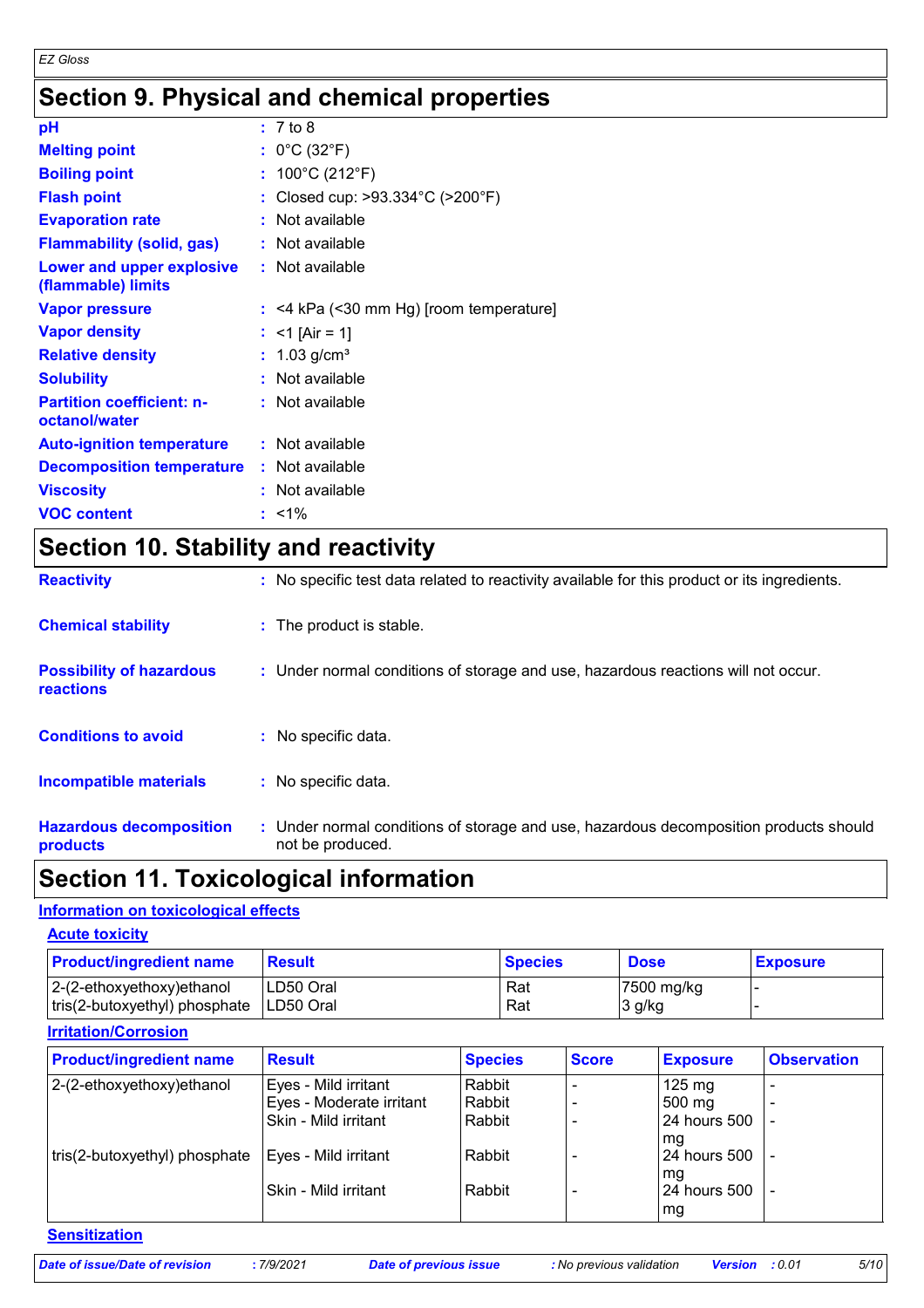# **Section 11. Toxicological information**

Not available

**Mutagenicity**

Not available

#### **Carcinogenicity**

Not available

#### **Reproductive toxicity**

Not available

#### **Teratogenicity**

Not available

### **Specific target organ toxicity (single exposure)**

Not available

#### **Specific target organ toxicity (repeated exposure)** Not available

#### **Aspiration hazard**

Not available

| <b>Information on the likely</b><br>routes of exposure | : Not available                                     |
|--------------------------------------------------------|-----------------------------------------------------|
| <b>Potential acute health effects</b>                  |                                                     |
| <b>Eye contact</b>                                     | : No known significant effects or critical hazards. |
| <b>Inhalation</b>                                      | : No known significant effects or critical hazards. |
| <b>Skin contact</b>                                    | : No known significant effects or critical hazards. |
| <b>Ingestion</b>                                       | : No known significant effects or critical hazards. |

### **Symptoms related to the physical, chemical and toxicological characteristics**

| <b>Eye contact</b>  | : No specific data. |
|---------------------|---------------------|
| <b>Inhalation</b>   | : No specific data. |
| <b>Skin contact</b> | : No specific data. |
| <b>Ingestion</b>    | : No specific data. |

### **Delayed and immediate effects and also chronic effects from short and long term exposure**

| : Not available                                     |
|-----------------------------------------------------|
| : Not available<br><b>Potential delayed effects</b> |
|                                                     |
| : Not available                                     |
| <b>Potential delayed effects : Not available</b>    |
| <b>Potential chronic health effects</b>             |
|                                                     |
| : No known significant effects or critical hazards. |
| No known significant effects or critical hazards.   |
| No known significant effects or critical hazards.   |
| No known significant effects or critical hazards.   |
| No known significant effects or critical hazards.   |
|                                                     |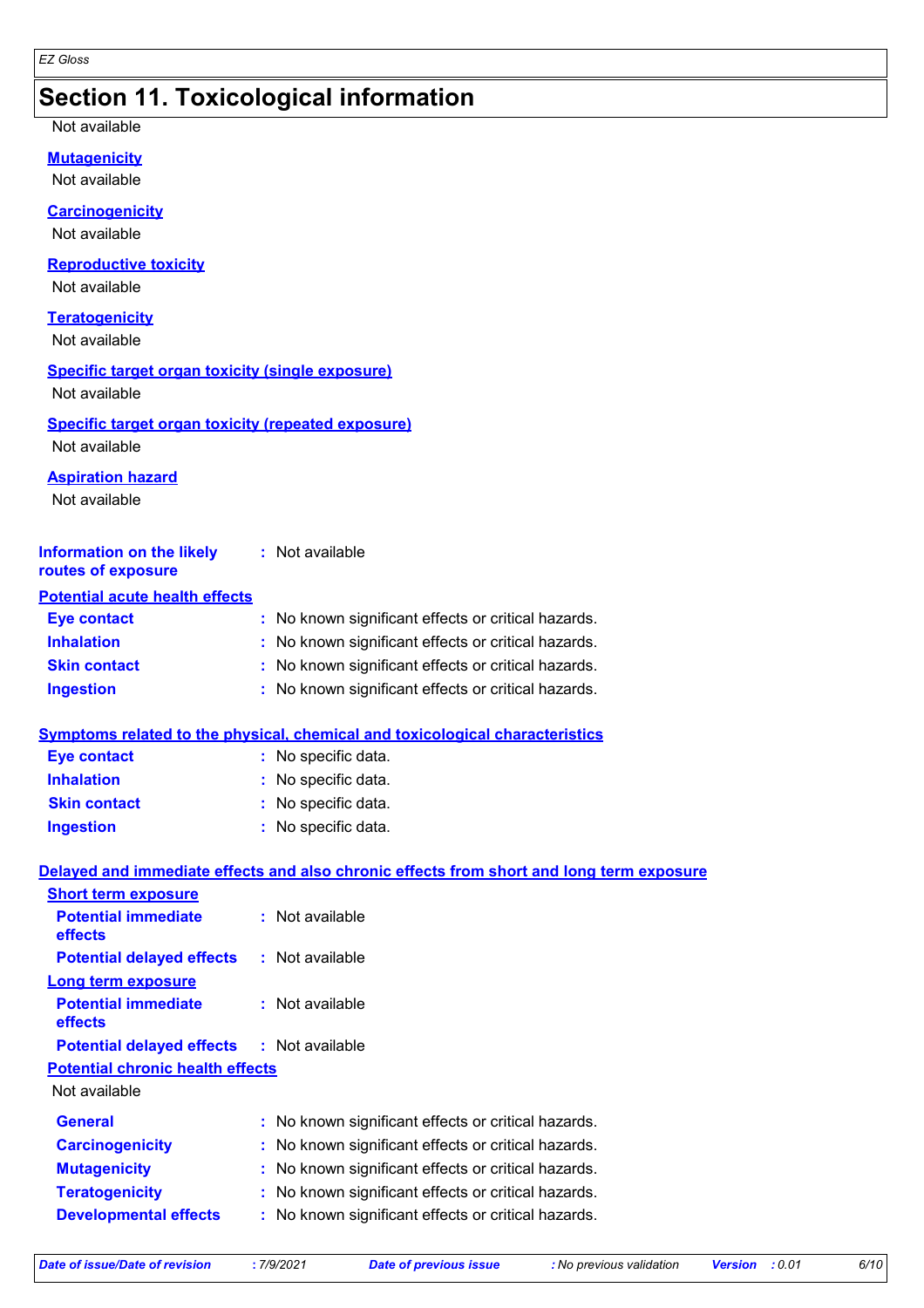# **Section 11. Toxicological information**

**Fertility effects** : No known significant effects or critical hazards.

### **Numerical measures of toxicity**

### **Acute toxicity estimates**

| <b>Route</b> | <b>TE</b> value |
|--------------|-----------------|
| Oral         | 163554.55 mg/kg |

# **Section 12. Ecological information**

### **Toxicity**

| <b>Product/ingredient name</b> | <b>Result</b>                                                           | <b>Species</b>                                            | <b>Exposure</b>          |
|--------------------------------|-------------------------------------------------------------------------|-----------------------------------------------------------|--------------------------|
| $ 2-(2-ethoxyethoxy)e$ thanol  | Acute LC50 3340000 µg/l Fresh water                                     | Daphnia - Daphnia magna -<br>Neonate                      | I48 hours                |
| tris(2-butoxyethyl) phosphate  | Acute LC50 6010000 µg/l Fresh water<br>Acute LC50 3.34 mg/l Fresh water | Fish - Ictalurus punctatus<br>Fish - Danio rerio - Embryo | I96 hours l<br>196 hours |

### **Persistence and degradability**

Not available

### **Bioaccumulative potential**

| <b>Product/ingredient name</b>                     | <b>LogP</b> <sub>ow</sub> | <b>BCF</b> | <b>Potential</b> |
|----------------------------------------------------|---------------------------|------------|------------------|
| $ 2-(2-ethoxyethoxy)ethanol$                       | $-0.54$                   |            | low              |
| $\vert$ tris(2-butoxyethyl) phosphate $\vert$ 3.75 |                           | 5.8        | low              |

### **Mobility in soil**

**Soil/water partition coefficient (KOC) :** Not available

**Other adverse effects** : No known significant effects or critical hazards.

### **Section 13. Disposal considerations**

| <b>Disposal methods</b> | : The generation of waste should be avoided or minimized wherever possible. Disposal<br>of this product, solutions and any by-products should at all times comply with the<br>requirements of environmental protection and waste disposal legislation and any<br>regional local authority requirements. Dispose of surplus and non-recyclable products<br>via a licensed waste disposal contractor. Waste should not be disposed of untreated to<br>the sewer unless fully compliant with the requirements of all authorities with jurisdiction.<br>Waste packaging should be recycled. Incineration or landfill should only be considered<br>when recycling is not feasible. This material and its container must be disposed of in a<br>safe way. Empty containers or liners may retain some product residues. Avoid<br>dispersal of spilled material and runoff and contact with soil, waterways, drains and<br>sewers. |
|-------------------------|----------------------------------------------------------------------------------------------------------------------------------------------------------------------------------------------------------------------------------------------------------------------------------------------------------------------------------------------------------------------------------------------------------------------------------------------------------------------------------------------------------------------------------------------------------------------------------------------------------------------------------------------------------------------------------------------------------------------------------------------------------------------------------------------------------------------------------------------------------------------------------------------------------------------------|
|-------------------------|----------------------------------------------------------------------------------------------------------------------------------------------------------------------------------------------------------------------------------------------------------------------------------------------------------------------------------------------------------------------------------------------------------------------------------------------------------------------------------------------------------------------------------------------------------------------------------------------------------------------------------------------------------------------------------------------------------------------------------------------------------------------------------------------------------------------------------------------------------------------------------------------------------------------------|

# **Section 14. Transport information**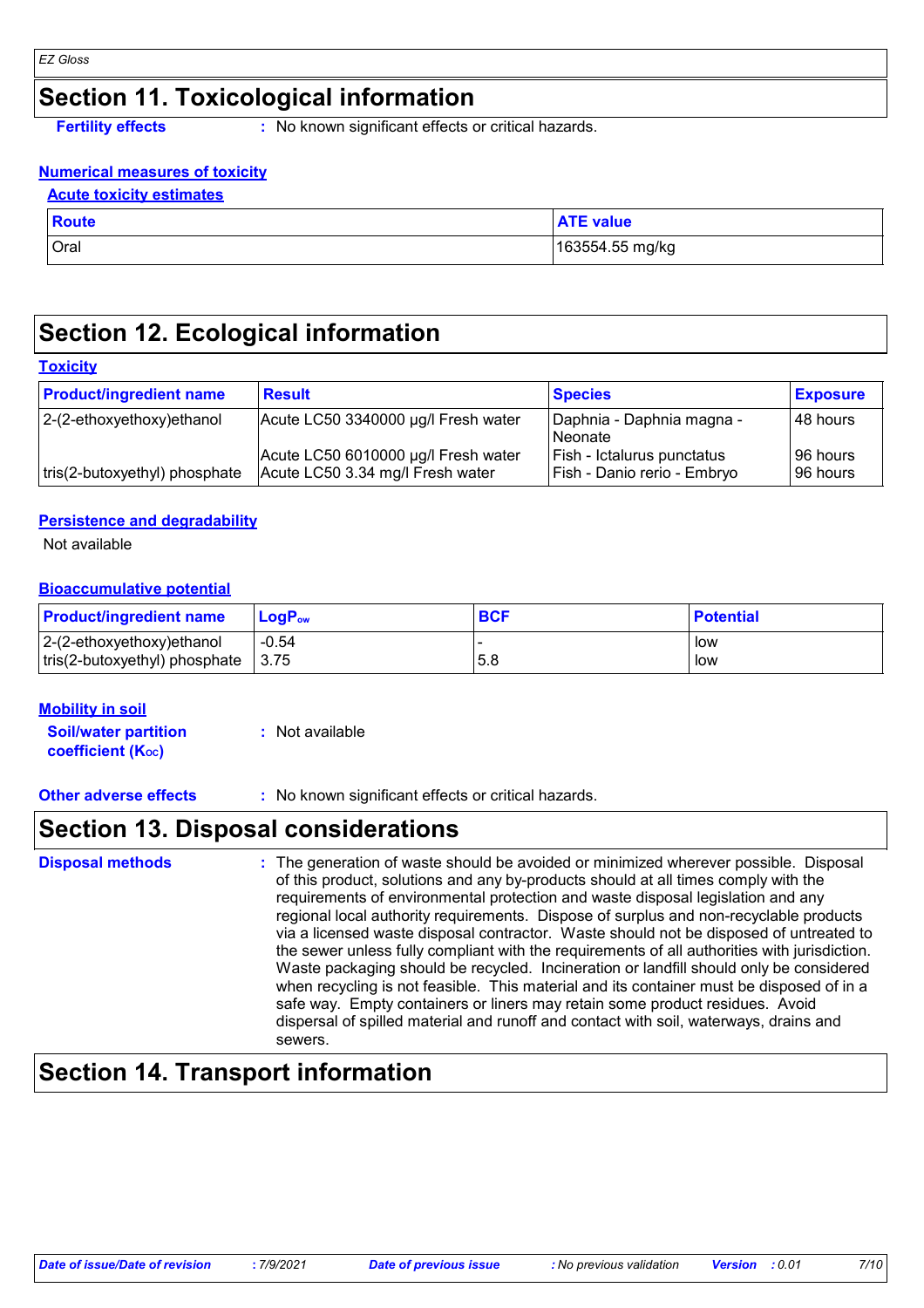# **Section 14. Transport information**

|                                      | <b>DOT Classification</b> | <b>IMDG</b>   | <b>IATA</b>   |
|--------------------------------------|---------------------------|---------------|---------------|
| <b>UN number</b>                     | Not regulated             | Not regulated | Not regulated |
| <b>UN proper</b><br>shipping name    |                           |               | ۰             |
| <b>Transport</b><br>hazard class(es) |                           | -             |               |
| <b>Packing group</b>                 | $\blacksquare$            | -             |               |
| <b>Environmental</b><br>hazards      | ∣No.                      | No.           | ∣No.          |

**Additional information**

**Special precautions for user Transport within user's premises:** always transport in closed containers that are **:** upright and secure. Ensure that persons transporting the product know what to do in the event of an accident or spillage.

**Transport in bulk according :** Not available **to IMO instruments**

# **Section 15. Regulatory information**

### **U.S. Federal regulations**

**Clean Air Act Section 112 :** Listed **(b) Hazardous Air Pollutants (HAPs)**

### **SARA 311/312**

**Classification :** Not applicable

#### **Composition/information on ingredients**

| <b>Name</b>                   |      | <b>Classification</b>               |
|-------------------------------|------|-------------------------------------|
| 2-(2-ethoxyethoxy)ethanol     | ל≥   | <b>EYE IRRITATION - Category 2A</b> |
| tris(2-butoxyethyl) phosphate | ≤2.6 | <b>EYE IRRITATION - Category 2B</b> |

### **SARA 313**

|                                           | <b>Product name</b>       | <b>CAS number</b> | $\frac{9}{6}$ |
|-------------------------------------------|---------------------------|-------------------|---------------|
| <b>Form R - Reporting</b><br>requirements | 2-(2-ethoxyethoxy)ethanol | $111-90-0$        | ≤5            |

SARA 313 notifications must not be detached from the SDS and any copying and redistribution of the SDS shall include copying and redistribution of the notice attached to copies of the SDS subsequently redistributed.

#### **Inventory list**

| <b>CANADA INVENTORY</b><br>(DSL)            | : All components are listed or exempted. |
|---------------------------------------------|------------------------------------------|
| <b>United States inventory</b><br>(TSCA 8b) | : All components are active or exempted. |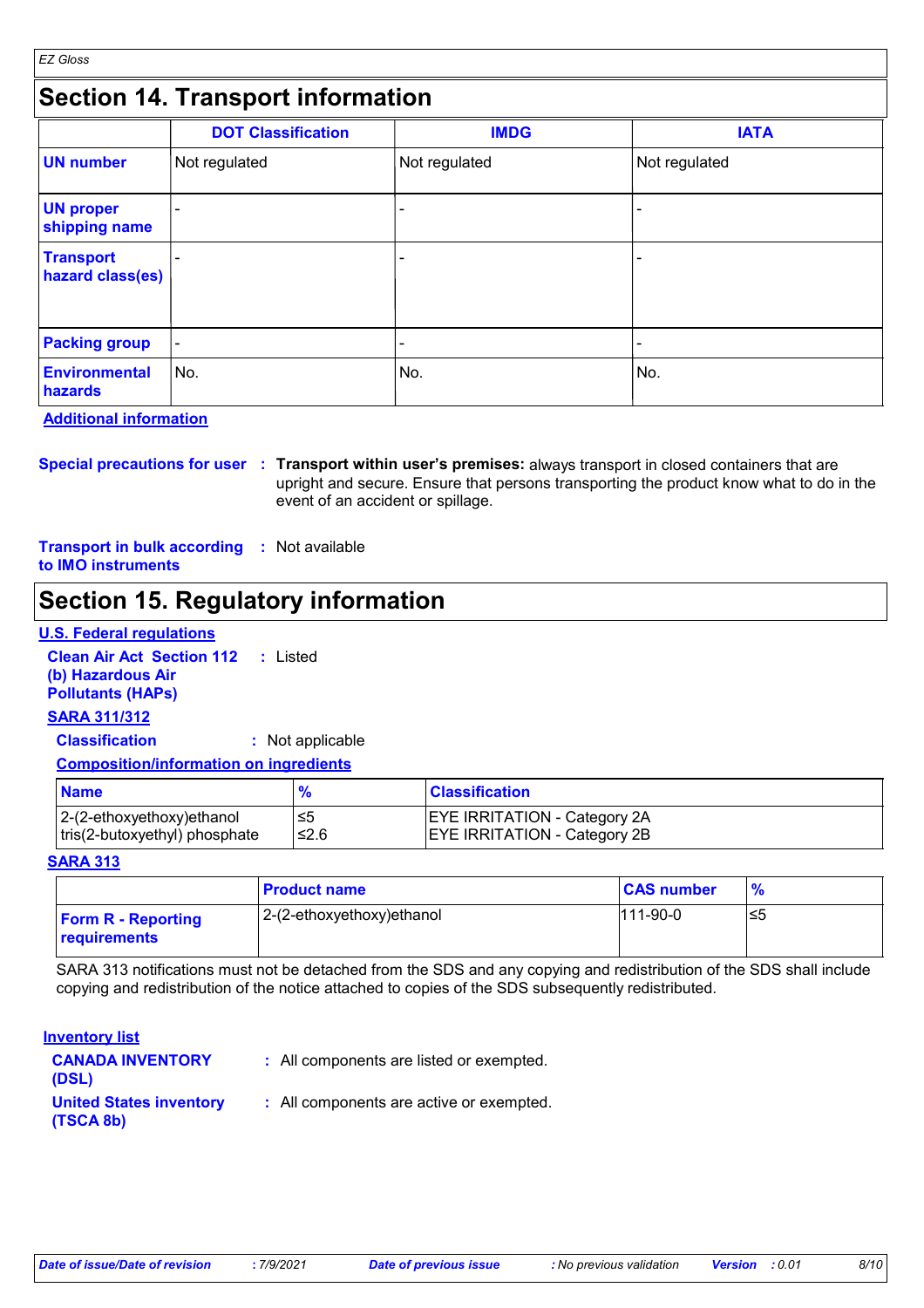# **Section 16. Other information**

### **Hazardous Material Information System (U.S.A.)**



**Caution: HMIS® ratings are based on a 0-4 rating scale, with 0 representing minimal hazards or risks, and 4 representing significant hazards or risks. Although HMIS® ratings and the associated label are not required on SDSs or products leaving a facility under 29 CFR 1910.1200, the preparer may choose to provide them. HMIS® ratings are to be used with a fully implemented HMIS® program. HMIS® is a registered trademark and service mark of the American Coatings Association, Inc.**

**The customer is responsible for determining the PPE code for this material. For more information on HMIS® Personal Protective Equipment (PPE) codes, consult the HMIS® Implementation Manual.**

### **National Fire Protection Association (U.S.A.)**



**Reprinted with permission from NFPA 704-2001, Identification of the Hazards of Materials for Emergency Response Copyright ©1997, National Fire Protection Association, Quincy, MA 02269. This reprinted material is not the complete and official position of the National Fire Protection Association, on the referenced subject which is represented only by the standard in its entirety.**

**Copyright ©2001, National Fire Protection Association, Quincy, MA 02269. This warning system is intended to be interpreted and applied only by properly trained individuals to identify fire, health and reactivity hazards of chemicals. The user is referred to certain limited number of chemicals with recommended classifications in NFPA 49 and NFPA 325, which would be used as a guideline only. Whether the chemicals are classified by NFPA or not, anyone using the 704 systems to classify chemicals does so at their own risk.**

|                                   | <b>Justification</b>                                                                                                                                                                                                                                                                                                                                                                                                                                                                                                                                                     |  |
|-----------------------------------|--------------------------------------------------------------------------------------------------------------------------------------------------------------------------------------------------------------------------------------------------------------------------------------------------------------------------------------------------------------------------------------------------------------------------------------------------------------------------------------------------------------------------------------------------------------------------|--|
| Not classified.                   |                                                                                                                                                                                                                                                                                                                                                                                                                                                                                                                                                                          |  |
| <b>History</b>                    |                                                                                                                                                                                                                                                                                                                                                                                                                                                                                                                                                                          |  |
| <b>Date of printing</b>           | : 7/9/2021                                                                                                                                                                                                                                                                                                                                                                                                                                                                                                                                                               |  |
| Date of issue/Date of<br>revision | : 7/9/2021                                                                                                                                                                                                                                                                                                                                                                                                                                                                                                                                                               |  |
| Date of previous issue            | : No previous validation                                                                                                                                                                                                                                                                                                                                                                                                                                                                                                                                                 |  |
| <b>Version</b>                    | : 0.01                                                                                                                                                                                                                                                                                                                                                                                                                                                                                                                                                                   |  |
| <b>Key to abbreviations</b>       | $\therefore$ ATE = Acute Toxicity Estimate<br>BCF = Bioconcentration Factor<br>GHS = Globally Harmonized System of Classification and Labelling of Chemicals<br>IATA = International Air Transport Association<br><b>IBC</b> = Intermediate Bulk Container<br><b>IMDG = International Maritime Dangerous Goods</b><br>LogPow = logarithm of the octanol/water partition coefficient<br>MARPOL = International Convention for the Prevention of Pollution From Ships, 1973<br>as modified by the Protocol of 1978. ("Marpol" = marine pollution)<br>$UN = United Nations$ |  |
| <b>References</b>                 | : Not available                                                                                                                                                                                                                                                                                                                                                                                                                                                                                                                                                          |  |
|                                   | $\triangledown$ Indicates information that has changed from previously issued version.                                                                                                                                                                                                                                                                                                                                                                                                                                                                                   |  |

### **Procedure used to derive the classification**

### **Notice to reader**